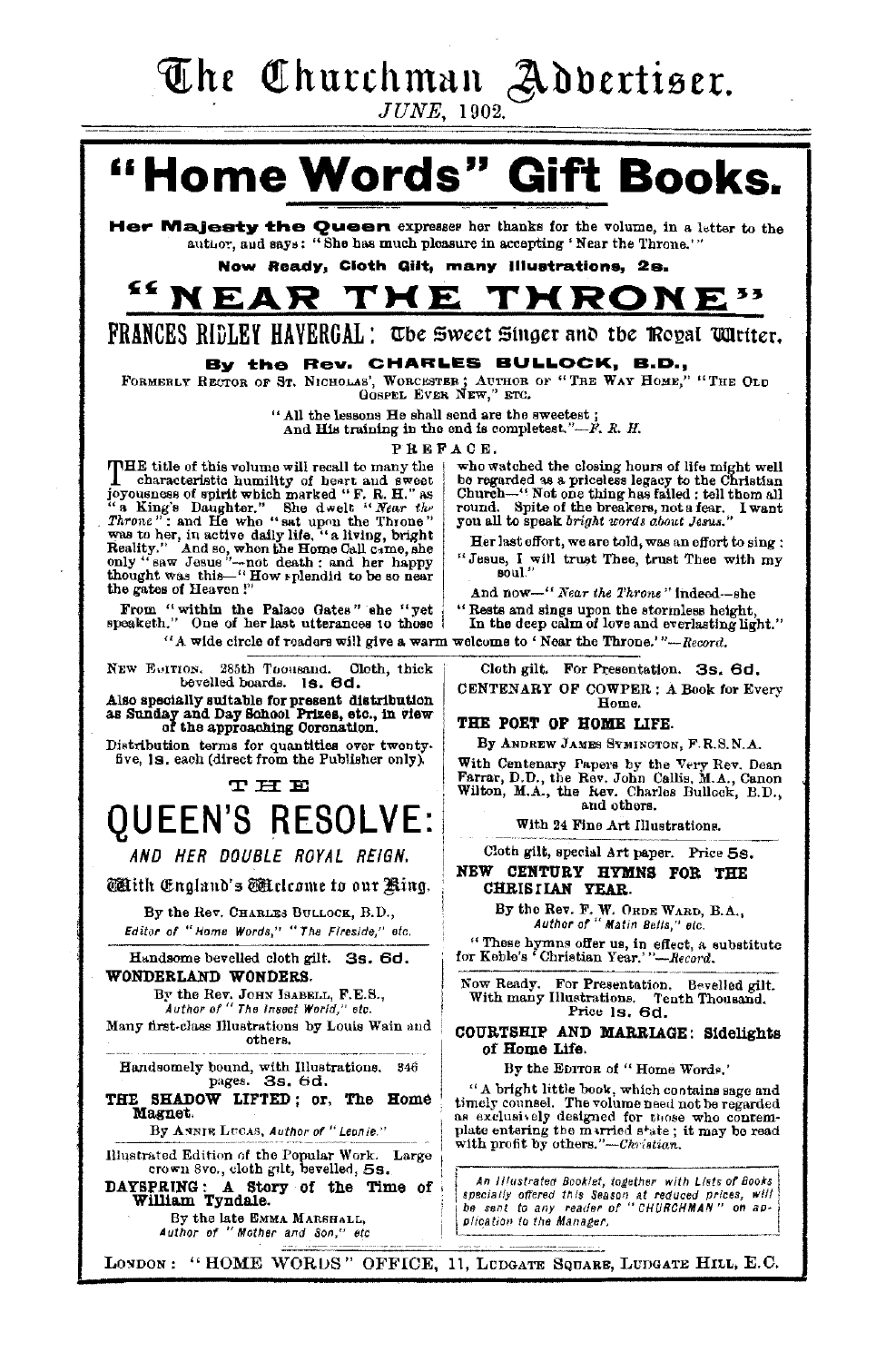#### **BY TBE LATE LORD BISHOP OF LONDON.**

In foolscap 8vo., tastefully printed and bound, price 5s.

## **COUNSELS FOR CHURCHPEOPLE.**

FROM THE WRITINGS OF

• **THE RIOHT HON. AND RIOHT REV. MANDELL CREIGHTON, D.D.,** 

*The late Lord Bishop nj London.* 

SELECTED AND ARRANGED BY .T. **H.** BURN, B.D.

"It would be difficult to overestimate the value of a book like 'Counsels for Churchpeople.' Bishop Creighton is invariably clear, sensible, and his manner of treatment is admirably united to the moutal habits of the time

#### **UNIFORM WITH THE ABOVE.**

Tastefully printed and bound. Price 5s., post free.

## THE LIFE OF CHRISTIAN SERVICE:

**(J @ooi of** ~e,otiomtf **t&oug6ts.** 

From the Writings of F. W. FARRAR, D.D., F.R.S., Dean of Canterbury. Selected and arranged by J. H. BURN, B.D.

"An exceedingly valuable work, full of the choicest gems, brilliant and penetrating. Many a dull hour  $\iota$  can be made bright and cheerful by studying the thoughts of the venerable Dean, as depicted in the pages  $\iota$  f

Tastefully printed and bound, gilt top. 5s.

## **)'(ELPS TO FAIT)'( AND PRACTICE:**

### *(J.* **@ooi of** ~e,ofiottttf **QltttMngs.**

From the Writings of HENRY SCOTT HOLLAND, M.A., Canon and Precentor of St. Paul's Cathedral. Selected and arranged by J. H. BURN, B.D. Selected and arranged by J. H. BURN, B.D.

"It will greatly please the admirers of the orator and preacher, and gratify his friends as a remembrance of his deeds of kindness."--*Churchwoman*.

"There is not a page which does not contain a helpful thought or an inspiring message." *-Quivo·.* 

"A very charming book of devotional readings."-Bristol Mercury.<br>"A volume of reflections which will certainly prove helpful to many an earnest-minded person "-Church *Gazette.*  "We ca.n recommend the hook to those who have but little time for devotional reading."·-Chu•·clt *Review.* 

"The book will prove very useful for short Lenten readings."-Pilot.

**SECOND EDITION.--In foolscap 8vo., tastefully printed and handsomely bound, price 5s.** 

## **HELPS TO CODL Y LIVINC: (J @ooi of** ~e,otionof **t6oug6ts.**

From the Writings of the Right Honourable and Most Reverend FREDERICK 'l'EHPLE, D.D., LORD AROHBISHOP OF CANTERBURY. Selected and arranged, with His Grace's permission, by J. H. BURN, B.D. •

"We shall be surprised if this quiet little hook does not do a solid amount of good on these lines. Church-men will receive it with a cordial welcome."-Guardian.

"The hook is a distinct aid to cevotional literature, the presence of an index contributing also to its<br>value."-Family Churchman.

A good and suitable aid to meditation."-Church Family Newspaper.

"The work is likely to prove a helpful Mditlon to devotional literature. *"-Ab•rd.en Jowrnat.* "It is a beautiful hook. The host possible souvenir of Archbishop Temple."-Expo.1itm·y *Ti1nes.*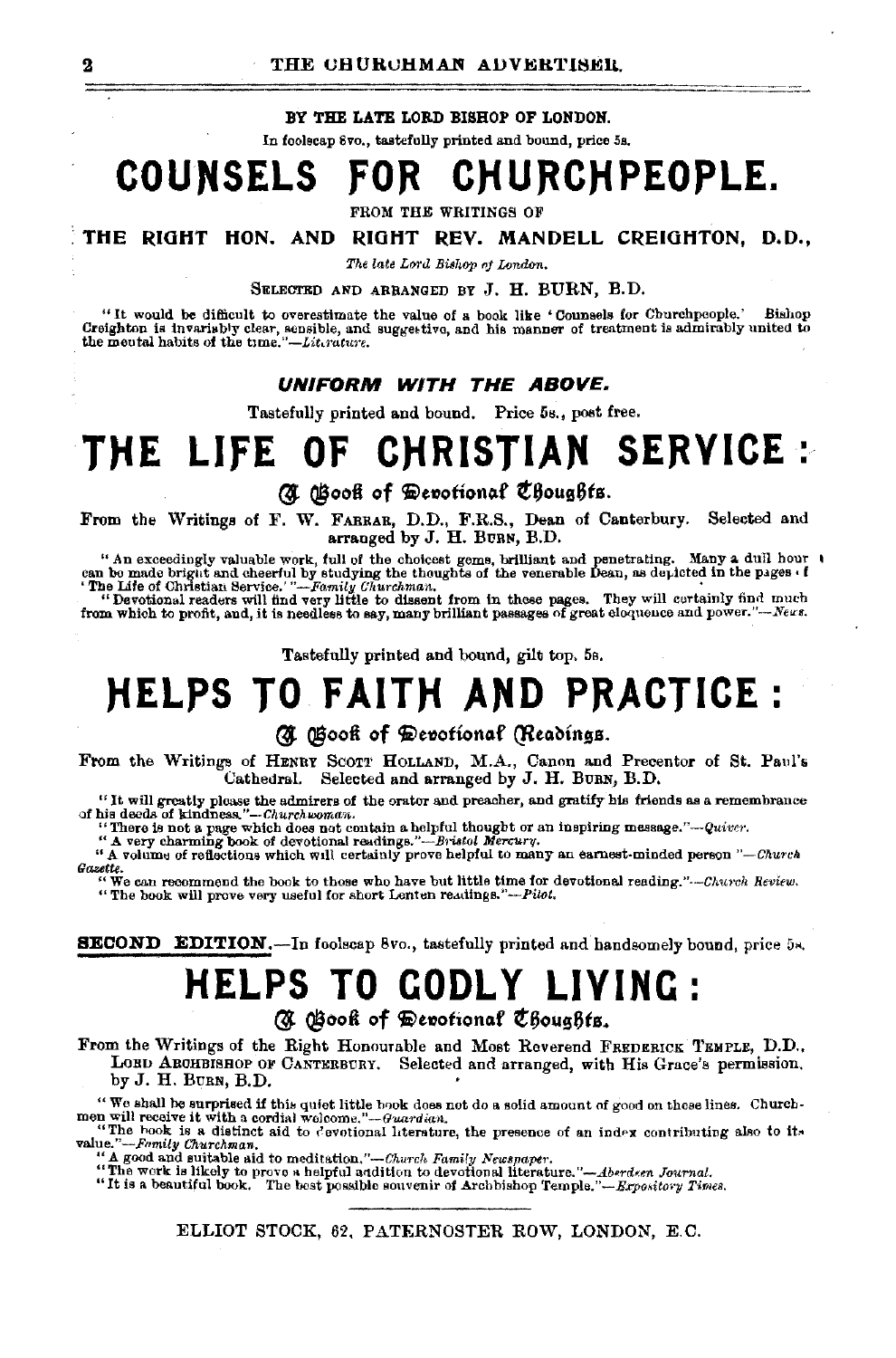# O Books at less the Price of ONE!

THE value of Anecdote, Emblem, Parable, and similar forms of illustration in religious teaching, whether in the Pulpit or the Sunday School, is admitted on all sides—the most useful and successful preachers and teachers have eagerly availed themselves of such help in enforcing the truth they wished to teach. The more such forms of conveying Truth to the mind are employed, the better results will the teacher achieve. Books containing illustrative material are numerous, but there are two which for many years have been specially prominent in this department of literature, and have been highly esteemed by thousands of Ministers and Teachers in all parts of the world. These are

#### THE *CYCLOPÆDIA* OF ILLUSTRATIVE *ANECDOTE*

(Moral and Religious)

**AND** 

## THE NEW HANDBOOK OF ILLUSTRATION.

The two works combined contain a perfect storehouse of rich illustrative material such as can be found nowhere else; and teachers and preachers who wish for a ready reference garner of such help will do well to secure these works on the very advantageous terms on which they are offered for a time.

"The Cyclopedia of Illustrative Anecdote (Moral and Religious)" and "The New Handbook of Illustration" were originally published at  $15/-$ ; they are now offered to Teachers and Ministers at



These two works combined comprise a perfect collection of fresh and striking Parables, Metaphors, Parallels, Allegories, Proverbs, Anecolotes, Tables, Similes, Symbols, Analogies, Nayings, all of which are put in the work in a concise and telling form, and so arranged under heads as to secure ready reference to the illustration needed; copious Indices also make such reference easy and helpful.

Such an opportunity of securing a rich storehouse of useful illustration has never occurred before, and, as the number of copies which can be supplied at this rate is limited, those desiring In all cases a remitto secure the volumes are strongly advised to make prompt application. tance must accompany the order, and, when they are to be sent by post, Sixpence extra should be enclosed for the cost of parcel post.

Any teacher who is desirous of promoting the sale of these works among his fellow teachers can have a supply of prospectuses for the purpose on application.

Application should be made to any Bookseller for these two works, or direct to the Publisher:

E<sup>T</sup>LIOT STOCK, 62, Paternoster Row, LONDON, E.C.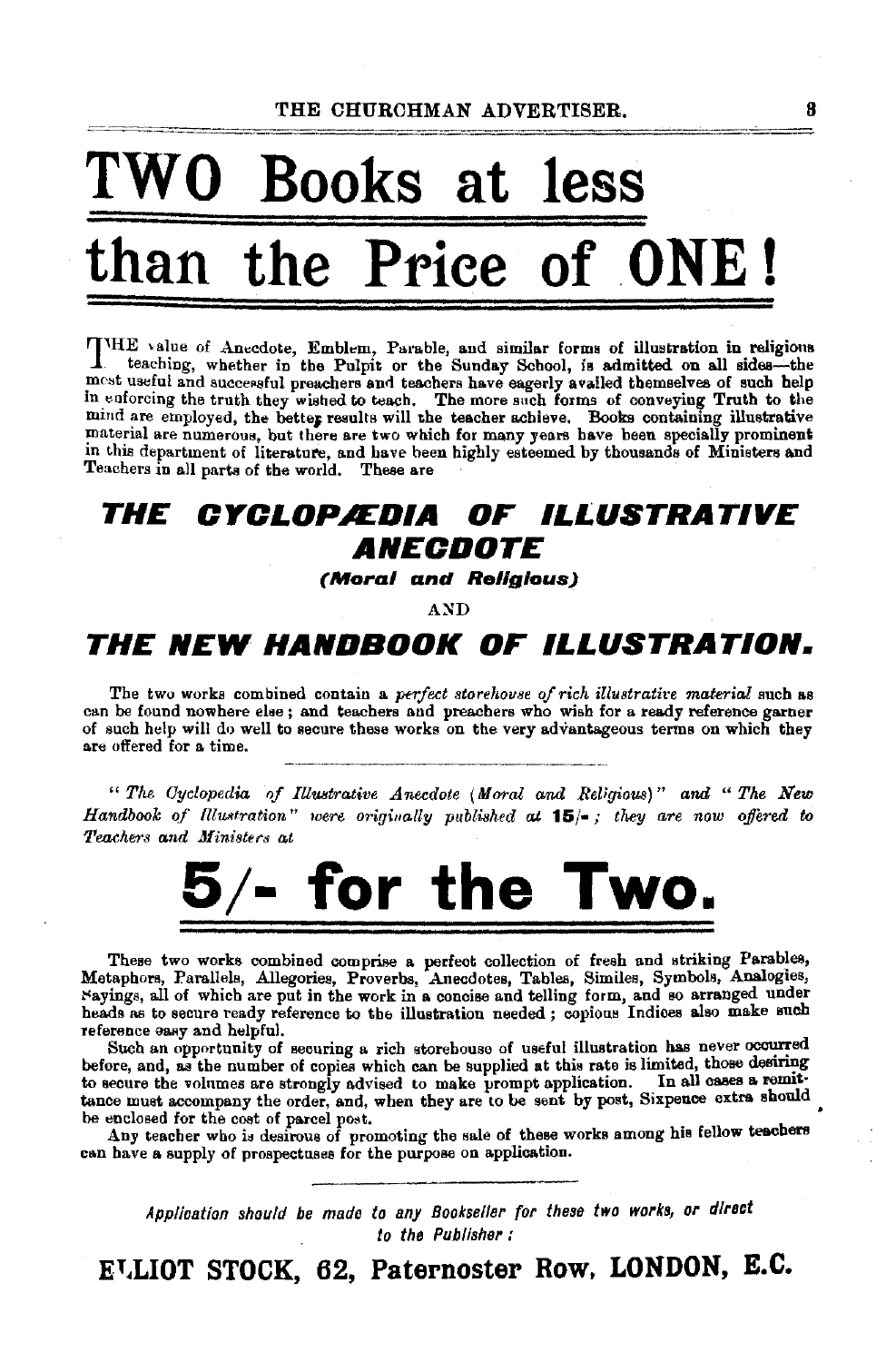# **ELLIOT STOCK'S NEW PUBLICATIONS.**

In crown 8vo., cloth, gilt lettered, price 6s.

**REDEMPTION ACCORDING TO THE ETERNAL PURPOSE.** 

By the Rev. W. SHIRLEY.

"The reader of this book lights upon fine passages occasionally, and what is Christian in him heartily responds."-Literary World.<br>
"Profoundly thoughtful, beautifully written."-Christian Commonwealth.<br>
"Will stimulate thought in the attentive reader,"-Dundee Advertiser.

In crown 8vo., cloth, gilt lettered, price ls. 6d. net.

**CHRISTIAN HERESIES.** Classified as Simplifications of Chr'stian Dogmas. A Text-book for Theological Students. By Rev. SYDNEY CLAUDE. TICERLL, A.K.C., Author of "Grammatical Analysis by Triple Formula and Genealogy," etc.<br>The Right Reverend H. C. G. Moule, D.D., Bishop of Durham : "Accept my thanks for a cony of your

The Right Reverend H. C. G. Moulk, D.D., Bishop of Durham : "Accept my thanks for a copy of your<br>tabulated view of heresles, which seems to me to offer a useful and clear programme for fuller instruction."<br>"Distinctly inge

In crown 8vo., cloth, lettered, price 2s. net.

**THE COMING UNITY: the Problem of the** Churches. By ALFRED J. HARVEY, M.A., Vicar of Shirehampton with Avonmouth, Author of ''From Suffolk Lad to London Merchant."

In crown 8vo., cloth, gilt lettered, price 2a.

### **HEAVEN'S LIGHT OUR GUIDE.** Being Truths and Counsels for the Wise Ordering of Life.

Extracts from good and great writers.

".A.n interesting manual of the well-tried commonplaces on the formation of charactsr. *"-&otaman.* "Judiciously selected and well arranged."-Notts *1Ja.il11 Gua>·dian.* 

Crown 8vo., cloth, gilt lettered, price 2s. 6d. net.

A LAMP UNTO MY FEET. Some Practical Suggestions on the Study of the Principles and Practice of Bible Study. By Mrs. HORACE-PORTER, Author of " In the Shadow of the Crown," etc.

"The careful, regular use of Mrs. Porter's book with the open Bible cannot fai! to lead to robustness of spiritual experience,"—Family Churchman. sphi.tu•l experience."-Ji'a,,il;y *Clnwchman.* 

In crown Svo., cloth, gilt lettered, price 3s. 6d.

**THE HARVEST OF THE SOUL.** An Essay on the Christian Doctrine of Future Reward and Punishment. By R. L. BELLAMY, B.D., Vicar of Silkston. "This is a valuable essay, which we confidently recommend to our readers."--Church Review.

In crown Svo., paper cover, price ls.

**SECOND COMING OF CHRIST.** In Relation to Current Events and the Future of the World. By W. M. PASCOR.

In crown 8vo., paper cover, price 6d.

**THE DEVIL AND HIS ANGELS.** Being Extracts from Edward White's "Life in Christ."

"The writer ably shows that no sound argument can be set up against the existence of evil spni  $s$ ."--<br>Aldersgate Magazine.

In small 4to., bound in Japanese vellum, gilt lettered, price 6d. net. **BEYOND THE SHADOWS.** The Story of a Death-birth.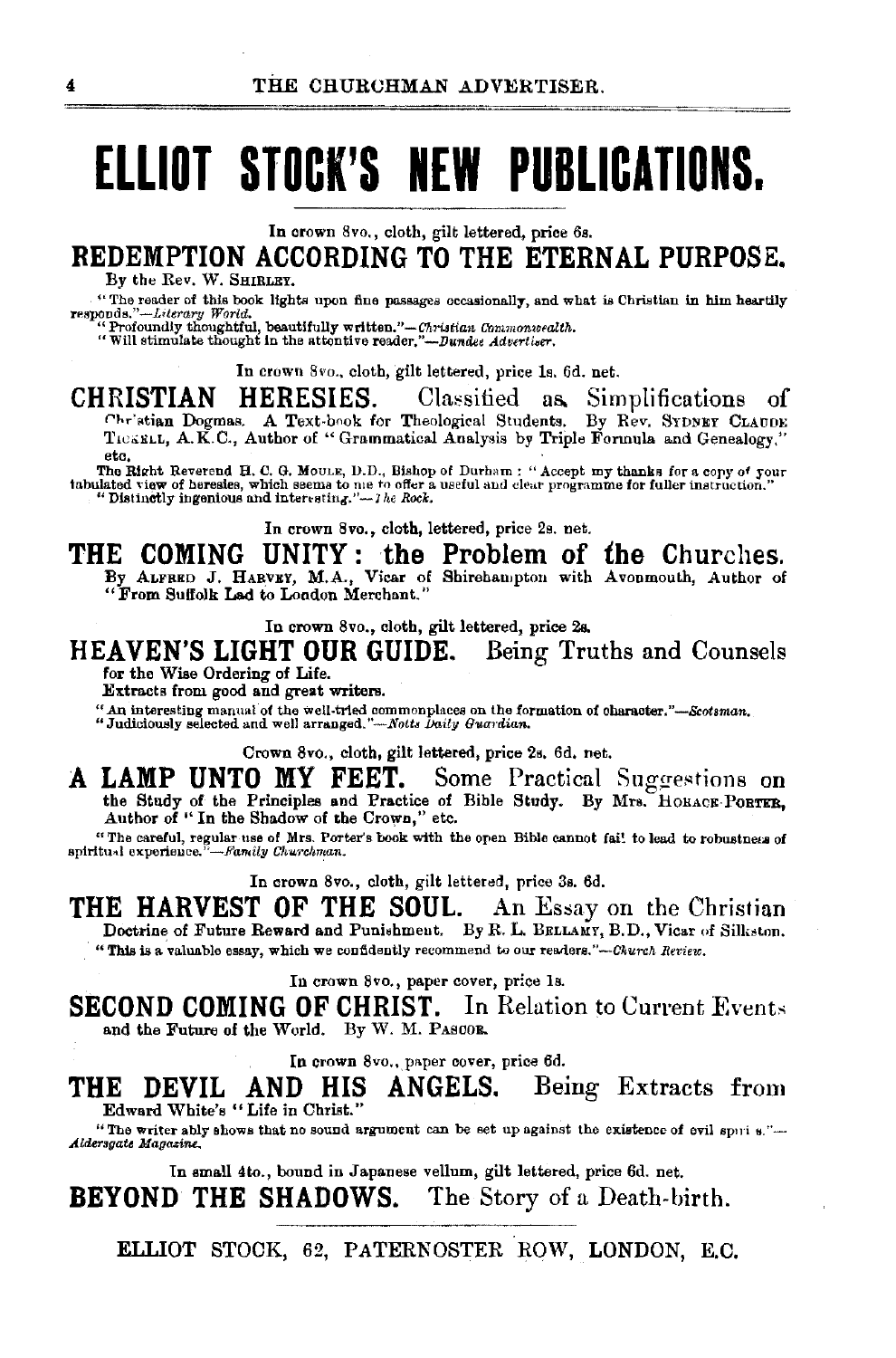### SECOND EDITION NOW READY.

In square crown 8vo., handsomely bound in cloth, and fully illustrated. Price 6s. net.

MINSTER GARDEN. IN  $\blacktriangle$ 

A CAUSERIE OF THE OLD TIME AND THE NEW.

### By the DEAN OF ELY.

A Charming Succession of Gossiping Chapters.

With many quaint and picturesque Ellustrations of the glooks and Corners of Elp Cathedral und its Surroundings.

" A delightful book; contains numerous pleasing illustrations of Ely Minster and garden. and the cover is tastefully designed."-Church Bells.

"It is a book to possess and dip into very often, betraying the personality of the writer, and teaching much that is well worth learning of the past, especially that past connected with the old minster."-Bookman.

"In this volume Dean Stubbs reveals himself as a verse writer of no mean ability."- $Glob.$ "Succeeds in bringing before us the wealth of historical, legendary, literary, and scenic material connected with Ely."-Daily Graphic.

"A hook which has infused into it the charm and the calm restfulness of the cathedral close. The Dean gives us an olla podrida of history, poetry, anecdote and dialogue. There is a mingled flavour of scholarship, music, antiquarianism, and love of nature. Charmingly illustrated with features of beauty-spots of the cathedral and its surroundings."-Christian World.

LONDON: ELLIOT STOCK, 62, PATERNOSTER ROW, E.C.

## **HODDER AND STOUGHTON'S LIST.**

THE LIFE OF THE MASTER, By Rev. JOHN WATSON, M.A., D.D. With sixteen full-page Illustrations in Colours by an Artist sent specially to Palestine. Royal 8ve., cloth, 258. net.

(Prospectus on application.)<br>
" Dr. Watson's not so to much a portrait of Christ as it is Christ Himself. . . . The ever-living<br>
" Dr. Watson's not be to much a portrait of Christ as it is Christ Himself. . . . The ever-li

ance, as well as in general get-up, the volume is, indeed, one of the handsomest of the season."-Scotsman.

**THE PULPIT BIBLE.** Original Notes and Comments on Holy Scripture from Genesis to Revelation. By Rev. JOSEFH PARKER, D.D. Strongly bound in Persian levant, £2 2s. net. (Prospectus

Revention.) By Rev. JOSEPH PARKER, D.D. Survingly tount in Forsian revenue, see so, and consider the Pulpit Bible' at the head of our 'Gift-book' notices because it would not be easy to find one of more dignified form and

**CULTURE AND RESTRAINT.** By Rev. HUGH BLACK, M.A., Edinburgh. Second

E dtion. Crown Svo., cloth, 6s.<br>action and the book is thoroughly well informed, fair-minded in the highest degree,<br>acute in criticism, and written with an engaging lucidity of style. It is also enriched and beautified by MACLAREN.

**APOSTOLIC OPTIMISM, and other Sermons.** By Rev. J. H. JOWETT, M.A., Birmingham. Second Edition. Crown 8vo., cloth, 6s.<br>"The volume is a great refreshment. As we broathe its bracing sir, and take in its great horizons, we<br>

r alize afresh the gracia of the public a measure as of the public and the minimal content of the public and the minimal streaments of the presence the true preacher has to bring."-Christian World.

**THE CHURCH'S ONE FOUNDATION.** Christ and Recent Criticism. By the Rev. W. ROBERTSON NICOLL, LL.D. Second Edition. Crown 8vo., cloth, 3s. 6d.

THE PROGRESS OF DOGMA. Being the Elliott Lectures, delivered at the Western<br>Theo ogical Seminary, Allegheny, Penna., U.S.A. By JAMES ORR, M.A., D.D., Professor of Apologetics<br>and Systematic Theology, United Free Church Col

LONDON: HODDER AND STOUGHTON, 27, PATERNOSTER ROW, E.C.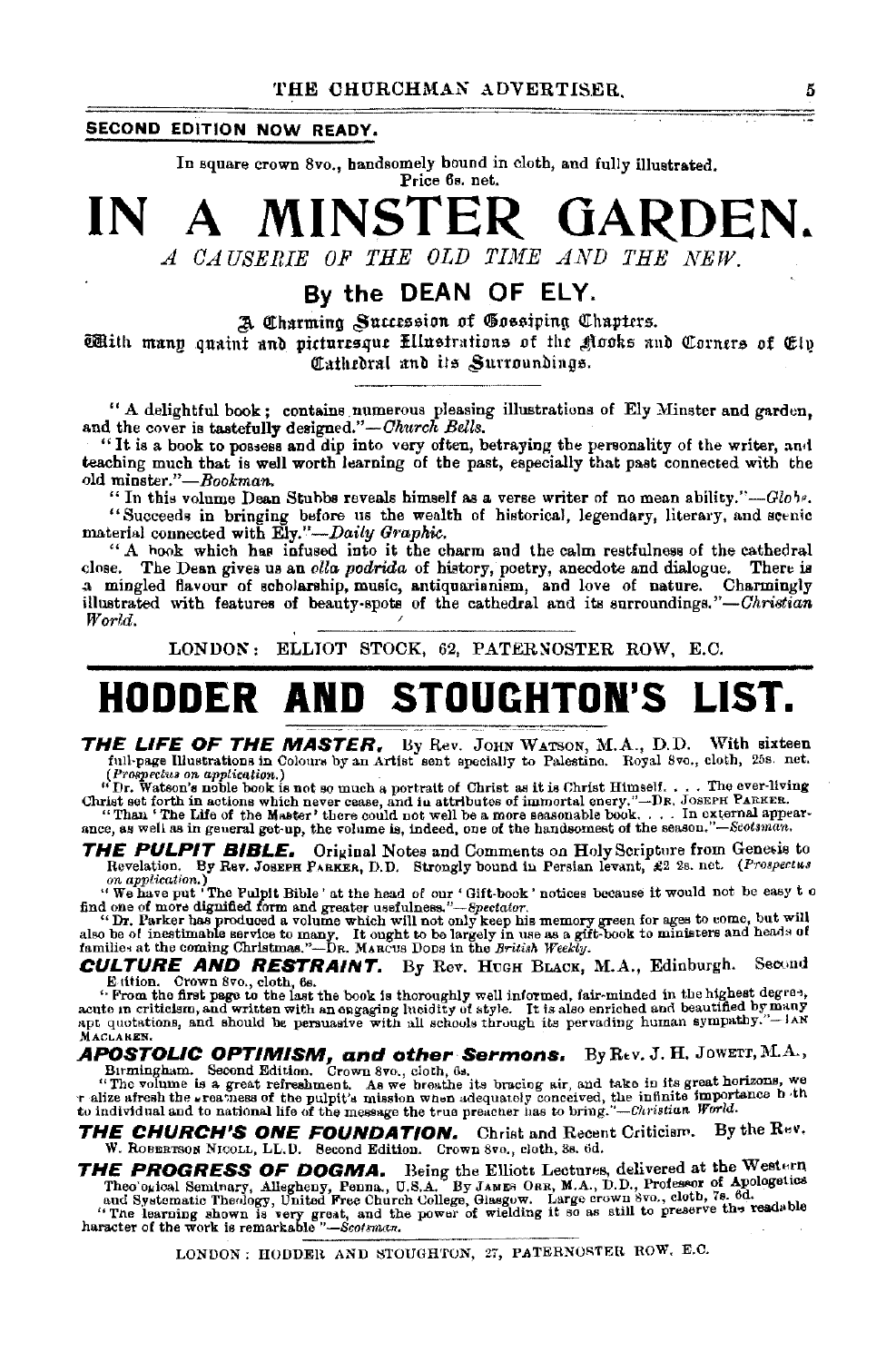### EDUCATIONAL.

## DOVER COLLEGE.

Theadmaster: REV. W. C. COMPTON. M.A.

TXHIBITIONS (£20) for Sons of Clergy. Full Fees, £80. Recent Successes include  $L_{\infty}^{\infty}$ Six Scholarships (open) at Oxford and Cambridge. Nineteen out of twenty-one passed direct, first try, into Woolwich and Sandhurst.

Every Boy has a separate Bedroom.

SEPARATE JUNIOR SCHOOL FOR BOYS UNDER THIRTEEN.

#### WORCESTER CATHEDRAL KING'S **SCHOOL.**

Head Master: Rev. W. H. CHAPPEL, M.A.,

Formerly Scholar of Worcester College, Oxford, and lately Assistant and House Master at Martborough College.

First-Grade Endowed School. Public School Education at moderate cost. Twenty King's Scholars receive Tuition Free. Election annually in November. Valuable Exhibitions at the Universities. Spacious modern Boarding House. Ho

For Prospectus and Honour List apply, THE HEAD MASTER, SCHOOL HOUSE, WORCESTER.

#### GRAMMAR DAVENTRY *SCHOOL.*

Founded A.D. 1600.

PUBLIC SCHOOL EDUCATION at moderate cost. Resident staff of University Graduates in Honours.<br>Entrance scholarships. Special terms for sons of clergy and medical men. Sound Church teaching.<br>Healthy situation, 800 feet above Fives' Court. Experienced Matron.

Entrance Scholarship for Sons of Clergy naturally reducing Fees.

For Prospectus apply: REV. H. JOHNSON, Head Master.

#### **SCHOOL.** WARWICK

HEAD MASTER: Rev. R. PERCIVAL BROWN, M.A., LATE SCHOLAR OF TRINITY COLLEGE, CAMBRIDGE.

#### Fees. £60.

THE School was chartered by Edward the Confessor. Buildings entirely modern on beautiful and healthy country site. Chapel, Gymnasium, Sanatorium, Workshop Fives' Court, Hicycle House, etc. Excellent boarding-houses for ove and Navy classes. Leading Exhibitions of £50. Boys may enter the Junior House from the age of eight.

## **THE FERNS, 133, GREEN LANES, N.**<br>(Near Highbury New Park, London.)

MRS. WATKIN (successor to the Misses Birchard receives a limited number of RESIDENT PUPILS.<br>M. Large Staff of highly-qualified Teachare Home conditions a limited number of RESIDENT PUPILS. Large Staff of highly-qualified Teachers. Home comforts and loving care, combined with a high class education, based upon Brangelical Christian principles. Eminent Professors attend for Languages, Elecution, Science Lectures, the Accomplishments, etc. Preparation for all Examinations. Large Garden for Tennis and other Ga to Clergymen, Parents, etc.

SPECIAL ARRANGEMENT FOR ENTIRE CHARGE OF PHPILS FROM ABROAD.

#### **NOW READY.** CHEAP AND NINTH EDITION.

In demy 12mo., tastefully printed and bound, 1s. 6d. post free.

#### **NUTES** BOYS -(and their Fathers) on FUR . Morals, Mind, and Manners. By "AN OLD BOY."

"The advice is simply excellent. It is practical, minute, and although high-toned, not too stringent." -Literary World.

"The teaching is high-principled, liberal-minded, and drawn from practical experience."-Christian World. " An admirable little volume, full of sound sense and wise suggestions, plenty of sympathy. with wholesome liberty."-Daily News.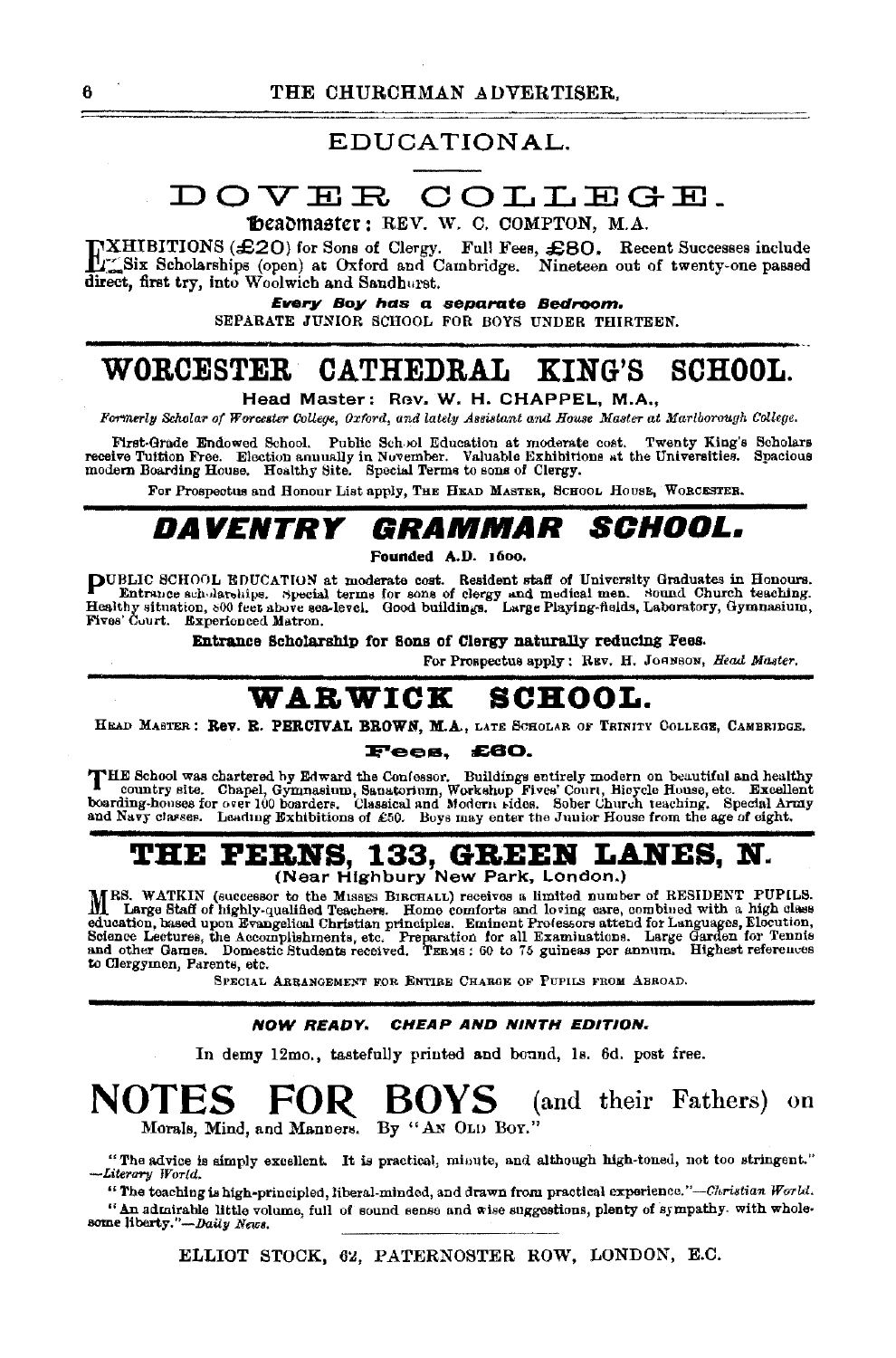## THE EVANGELICAL ALLIANCE.

- The Bishop of Durham writes: "Long have I known and honoured the Evangelical Alliance. It is a grand means for the promotion of the spiritual sympathy and co-operation of Christians of many lands, and a powerful agency for the practical aid of the weak and oppressed, which God has largely used."
- The Rev. Preb. Webb-Peploe writes: "Very heartily do I commend the Evangelical Alliance to the Christian public. It binds together the Christians of different denominations, and where brethren have been suffering for Christ's sake it has done a remarkable work. I earnestly commend the Alliance to the attention of Christians, in the hope that they will support it liberally with their gifts and prayers."

 $Address:$ 

THE SECRETARY.

EVANGELICAL ALLIANCE, 7, ADAM STREET, STRAND, W.C.

#### WOR **SCHOOL.** ORPHA FOUNDED 1758.

## 500 FATHERLESS CHILDREN OF BOTH SEXES ARE **MAINTAINED AND EDUCATED.**

Staior School-MAITLAND PARK, N.W. Junior School-HORNSEY RISE, N. Convalescent Home-HAROLD ROAD, MARGATE.

Patrons: His Majesty THE KING, Her Majesty QUEEN ALEXANDRA. President: Field-Marshal H.R.H. the DUKE OF CAMBRIDGE, K.G.

Treasurer-HORACE BROOKS MARSHALL, Esq., M.A., J.P., D.L., Sheriff of the City of London.

NEW ANNUAL SUBSCRIPTIONS AND DONATIONS ARE URGENTLY NEEDED

so that the work of the charity to the Special Coronation Year Fund may be fully maintained.

Two Votes are allowed at each Election for every Guinea subscribed.

OFFICES: 73, CHEAPSIDE, E.C. SECRETARY: ALEXANDER GRANT. BANKERS: LONDON JOINT STOCK, PRINCES STREET, E.C.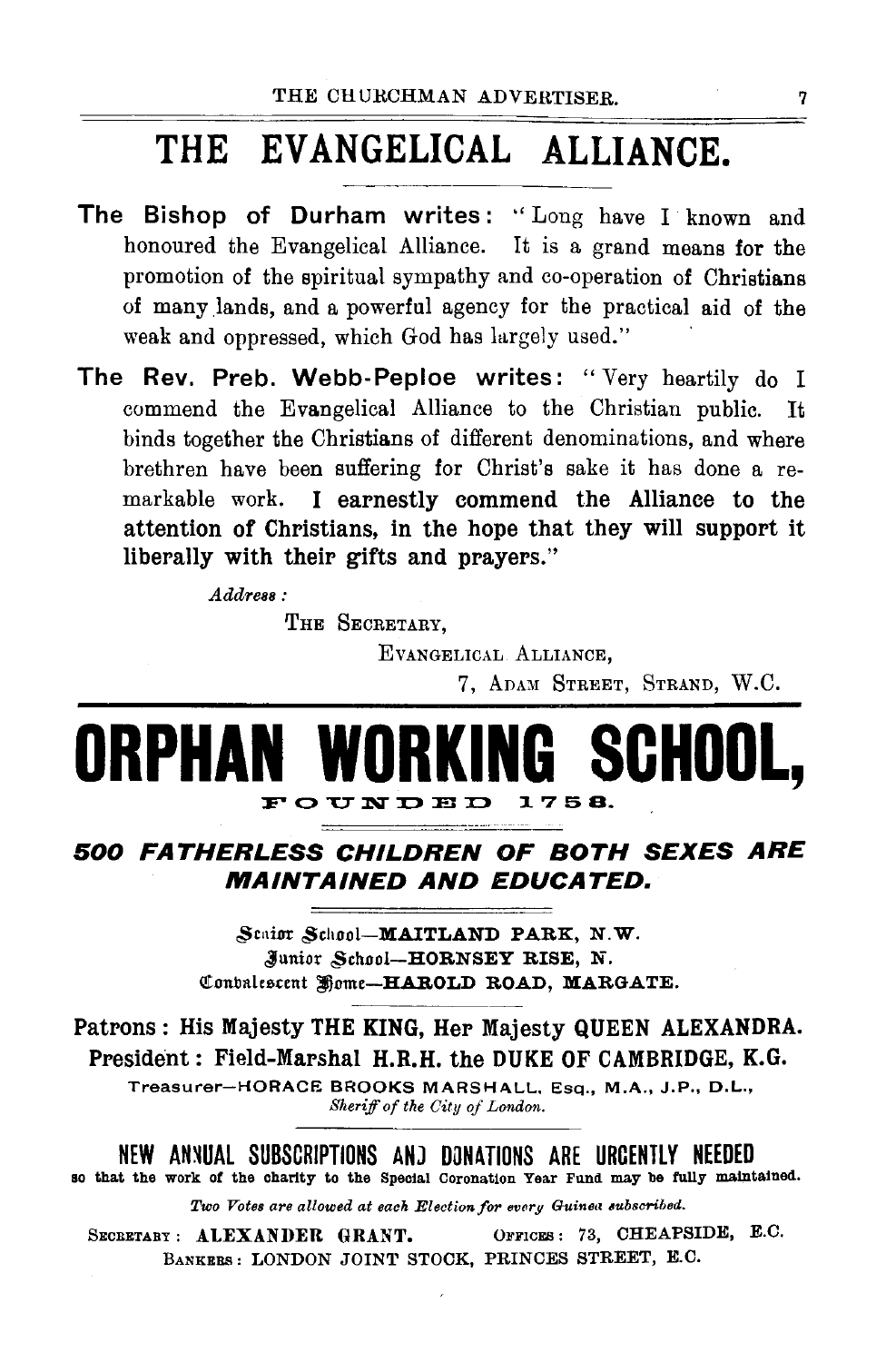# The *Mational* Protestant Church Union.

To Promote the Principles of the Reformation as set forth in the Prayer Book and Articles of the Church of England.

President - W. D. CRUDDAS, Esq. Chairman-The Rev. Prebendary H. W. WEBB-PEPLOE, M.A. Treasurer-T. VICTOR BUXTON, Esq., J.P. General Secretary-Sir C. ROBERT LIGHTON.

The Committee EARNESTLY APPEAL for the INCREASED SUPPORT of 1,000 NEW MEMBERS to enable them to extend the publication and lecture work of the Society. Full particulars of the Society's objects and operations and terms of membership can be obtained on application to the Secretary,

### OFFICES OF THE UNION. 324, REGENT STREET, LONDON, W.



# Spanish & Portuguese Church Aid Society.

President: RIGHT REV. BISHOP INGHAM. D.D.

### HELP URGENTLY NEEDED.

The Bishop of Durham writes, Oct. 30, 1901: "The Society's work has a VERY WARM PLACE IN MY HEART."

Contributions will be gratefully received by the Rev. H. E. Noves D.D., or by the Rev. Thos. --<br>PULVERTAFT, M.A., Secretary, Church House, Westminster, S.W.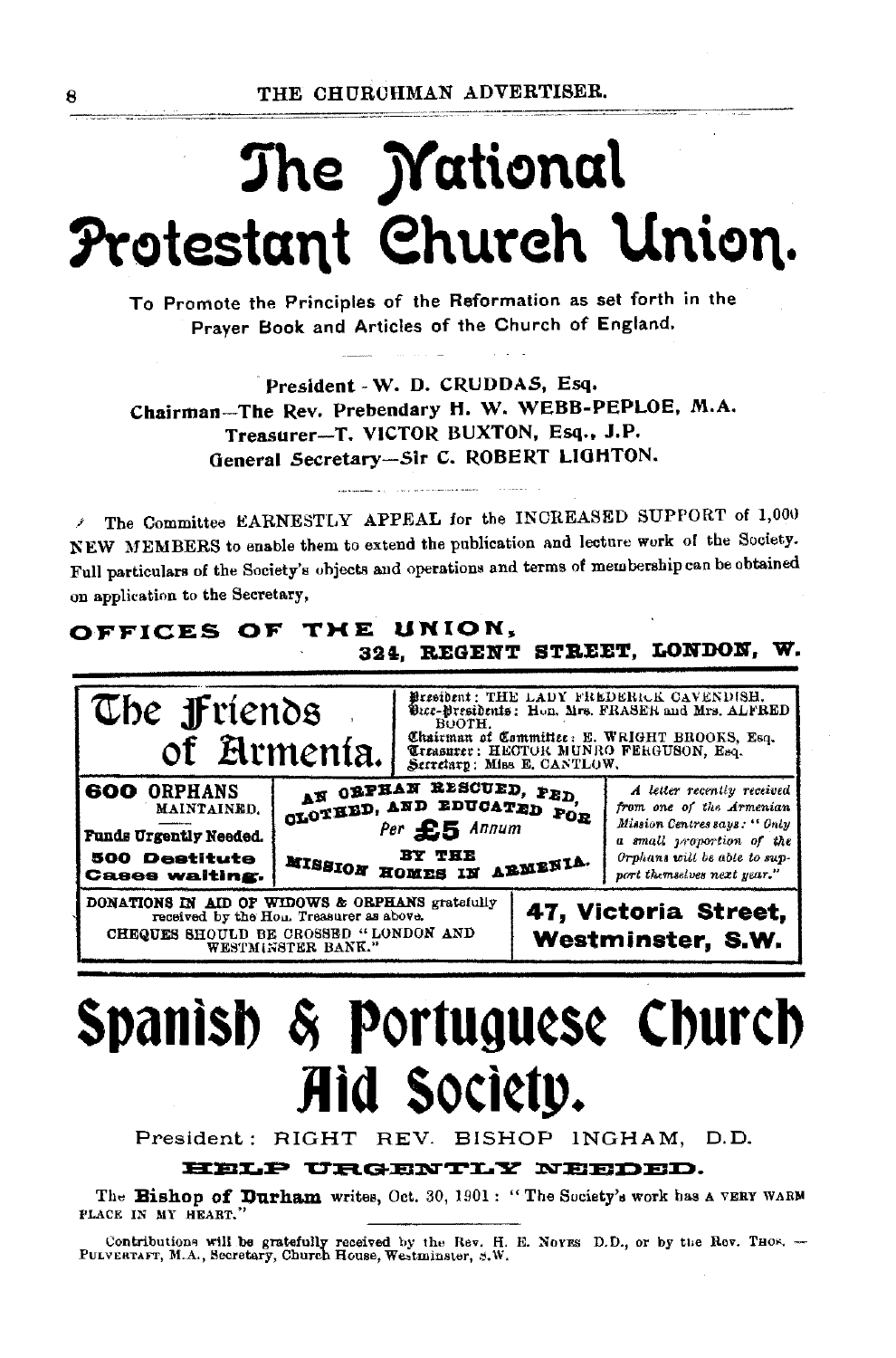#### ECCLESIASTICAL INSURANCE OFFICE. T.TM

FIRE INSURANCE. **BURGLARY INSURANCE. GLASS INSURANCE.** FIRE INSURANCE. BURGLARY INSURANCE. GLASS INSURANCE.<br>The Surplus Profits are devoted to Institutions, etc., for the bonefit of the Gurey and of Church objects.<br>Already a sum of £33,000 has been so distributed, including £3

"This is a serious attempt made in good faith to help the Clergy to help themselves, and to husband the existing resources of the Church."-Guardian.

#### **INSTITUTION** CLERGY PENSIONS

FOUNDED 1886. INCORPORATED 1892. The distinguishing characteristic of the scheme of the Institution may be concisely stated in the three words, "Self-belp aided." Clergymen who wish to secure the benefits of the Institution for themselves or their

words, "Self-belp aidd." Clergymen who wish to secure the benefits of the Institution for the<br>mailies, exercise self-help by making payments in purchase of Benefits; while Honorary Contributions are<br>applied to augment the

JOHN DUNCAN, F.I.A., Secretary and Actuary.

# SOCIETY FOR RELIEF OF PERSECUTED

Poor Jews in Jerusalem have suffered most severely this last year from disease and water famine. Relief given in the year to **8.834 souls.** besides employing  $TO$ Many more ask for work. men daily on Abraham's Vinevard.

**FUNDS URGENTLY NEEDED** for Food, Fael, and Employment.

Hon. Treasurer: F. A. BEVAN, 54, LOMBARD STREET, E.C. Secretary: E. A. FINN. 41. PARLIAMENT STREET, S.W.

### "LIBERATOR" RELIEF FUND.

£10.000 required to Relieve New and Urgent Cases.

HUNDREDS of aged and afflicted victims, so cruelly robbed of their life-savings by the great Liberator Fraud, just as they were hoping to enjoy the fruit of their industry and thrift. Many of them are members of the Church of England. Cheques and P.O.'s should be sent to the Secretary, Rev. J. STOCKWELL WATTS, 16. Farringdon Street, E.C.

THE MISSIONS TO SEAMEN. Patron. HIS MAJESTY THE KING.



Vice-Patrons:

H.R.H. THE DUKE OF CORNWALL AND YORK. K.G.

Тик гота Авсивинора. тни Винора, егс.

Labours afloat and ashore, at home and abroad, among seamen of all classes and nations, fishermen, barge-men. and emigrants. Seventy-three harbours Expenditure in 1900, £49,166.

are occupied. Increased Contributions and Offertories, urgently needed, should be forwarded to the Secretary, Commander W. DAWBON, R.N., 11, Buckingbam St., Strand, London, W.C.

AN EARNEST APPEAL. **HAMPTON'S MISSION FOR THE BLIND** 

Westminster Bridge Road, London, S.E.

Batron: The Right Hon. LORD LLANGATTOCK.

BANKERS: LONDON AND SOUTH WESTERN BANK, LIMITED, SOUTHWARK, S.E.

An Unsectarian Mission and Relief Work carried on Au Unsectarian mission and neutral work carried on<br>for thirty years amongst the destitute BLIND<br>POOR of London south of the Thames. Unendowed<br>and in great need. The Bitter Cry for Help<br>of the Destitute Blind Poor of "Londo

Contributions gratefully received by

R. K. GAUSTON, Esq., M.P., President and Chairman.<br>F. L. BEVAN, Esq., Hon. Treasurer at the Mission.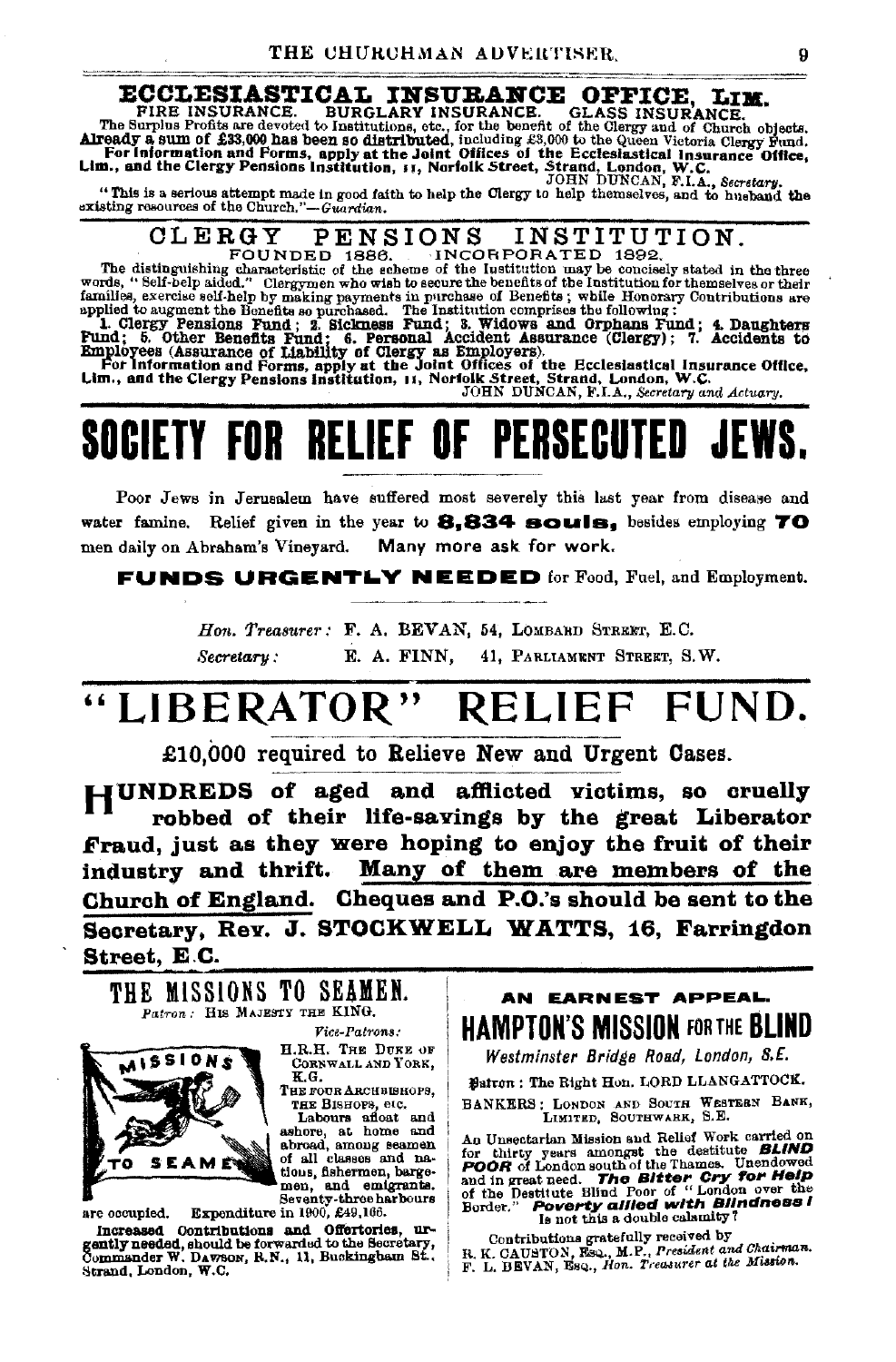## **CURATES' AUGMENTATION FUND**

## THE ANNUAL MEETING

Will be held at 2, DEAN's YARD, WESTMINSTER, on WEDNESDAY, JUNE 4TH, AT 3.30 P.M. The Venerable THE ARCHDEACON OF LONDON will preside.

This Society makes grants of £50 a year to Curates who have been more than 15 years in Holy Orders, and are still in full active work. Of the 7,500 Curates, upwards of 1,400 have been ordained more than 15 years, and this number is annually increasing. More than £8,700 voted last year. URGENT NEED of additional income. Last year many strong cases had to be postoned.

Cheques, P.O.O., and P.O.'s, crossed "Coutts & Co.," should be sent to the Treasurers, or to REV. J. R. HUMBLE, Secretary. Office: 2, DEAN's YARD, WESTMINSTER, S.W.

### PROTESTANT REFORMATION SOCIETY.

The OLDEST Church Society for the Maintenance of the Religious Principles of the Reformation.<br>The ONLY Mission to Roman Catholics in England.

(Established 1827.)

**MISSIONARY. EDUCATIONAL. EVANGELISTIC.** 

Sermons and Lectures by the Rev. C. H. H. Water and Ritualistic Centres.<br>
Besident Missionaries to Roman and Ritualistic Centres.<br>
Rev. R. H. Water P. D., M.A., Ph.D., Clerical and General Superintendent<br>
Educational Lante

Equipment in the contract of the contract of the contract of the contract of the contract of the contract of the contract of the contract of the contract of the contract of the contract of the contract of the contract of t

WALTER A. LIMBRICK, Secretary, 62. Berners Street, London, W.

### **THE PROTESTANT ALLIANCE**

18

### The OLDEST Society

Which has for its object the UNION OF ALL PROTESTANTS in maintaining the Scriptural Principles of the Reformation against Ritualism and Romanism. It is

#### **ONLY Society** The

Having an ILLUSTRATED Protestant Monthly Paper, post free to Members. A copy of the current issue<br>will be sent GRATIS on application.

Contributions in support of the general work of the Protestant Alliance will be thankfully received by S. W. BRETT, SECRETARY, 430, STRAND, LONDON, W.C.

**Second Edition.**-In one volume, demy 8vo., tastefully printed and bound in cloth, price 10s. 6d. net, post free.  $[Shortly,$ 

## **Introduction to Dogmatic Theology:**

On the Basis of the Thirty=nine Articles of the Church of England.

By REV. E. A. LITTON, M.A., Rector of Naunton, Gloucestershire, late Fellow of Oriel College, Oxford.

With Preface by PRINCIPAL HENRY WACE, D.D.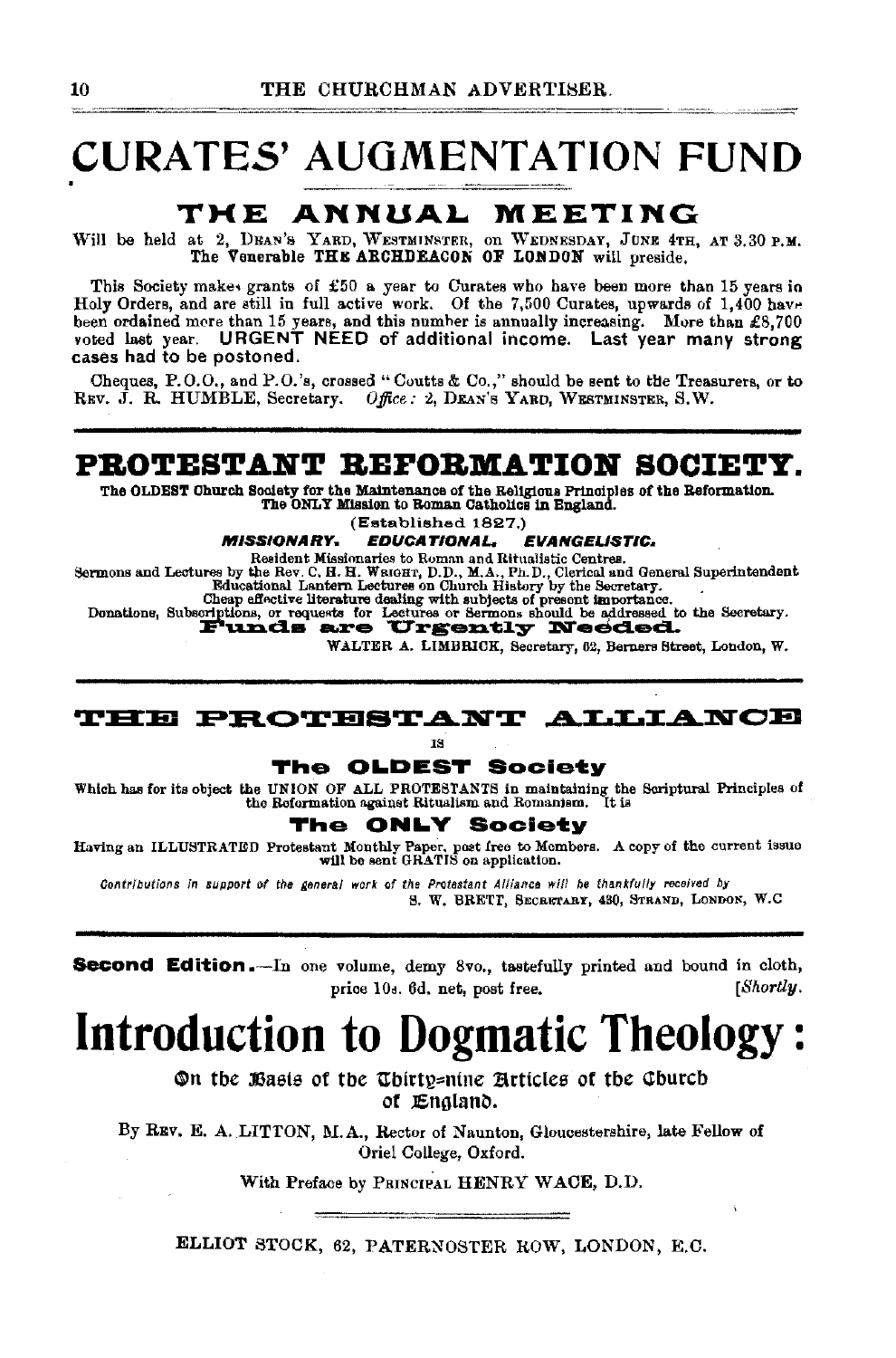## COOK'S SELECT CONDUCTED TOURS.

NORWAY, SWEDEN, DENMARK, Etc.

WESTERN NORWAY. Leaving every Tuesday and Saturday. 15 guineas. DENMARK AND NORWAY. Leaving June 2, 16, 30, etc. 20 guineas.<br>SOUTHERN AND WESTERN NORWAY. Leaving June 20, July 4, 18, etc. 20 guineas. EASTERN AND WESTEKN NORWAY. Leaving June 13, 27, July 11, +tc. 21 guineas.<br>CAPITALS OF DENMARK, SWEDEN, AND NORWAY. Leaving June 16, July 14,

[etc. 32 guineas.<br>Leaving June 11. NORTH CAPE, SWEUEN, DENMARK, RUSSIA, etc. Leaving June 11.<br>SCANDINAVIAN AND RUSSIAN VACATION TOUR. Leaving July 8. Also Steamer Cruises at frequent intervals.

Inclusive fares, providing travel, hotels, carriage and steamer excussions, fees, transfers, conveyance of baggage, conductor, etc. Descriptive and illustrated programmes of conducted and independeut tours free on application.

THOS. COOK & SON, Ludgate Circus, London, and Branch Offices.

BOOKS PURCHASED I

*In response to many applications from persons in dijferent parts of the countrg,* MR. ELLIOT STOCK *l1as arranged to Purchase* Libraries and Cases of Books from those who wish to dispose of them. On receipt of a list<br>of the Books for Disposal, an estimate of their<br>value will be forwarded, and the agreed<br>omount will be paid in cash, or given in new<br>books, as may be desired. All applications *fooks*, as may be desired. All applications for the Sale of Books should be made to-

ELLIOT STOCK, 62, Paternoster Row, London, E.C.



and most delicate infant, so mourishing and so<br>easily digested, that parents find little or no<br>trouble with them, and the Babies grow strong,<br>from fleshed and healthy. No other food on the<br>market has the same qualities as magazite.<br>FRAME-FOOD Co., Ltd., Battersea. London, S. W.

Now READY. In crown Svo., cloth, gilt-lettered, price 3•. 6d.

## Alfred the **f** A CHRONICLE PLAY IN SIX SCENES.

By W. H. PINDER.

"The action of the play is brisk and pleasantly stimulating."—Western Times (Exeter).<br>"Its literary qualities make it more than worthy of perusal, and its dramatic possibilities may be found<br>doser ng of attention by those

ELLIOT STOCK, 62, PATERNOSTER ROW, LONDON, E.C.

fiOili!OWRY'S PlllllS CURE !NDIGESTION, LOSS OF APPETITE, DIZZINESS, BILIOUS and SICK HEADACRE, &c. They Purify the Blood, Strengthen the System, and are the Safest and most Reliable Medicine for Female Ailments.

Manufactured only ..t 78, NBW OAFORD STREET, LONDON; sold by all Chemists an I M .dicine Vendors.